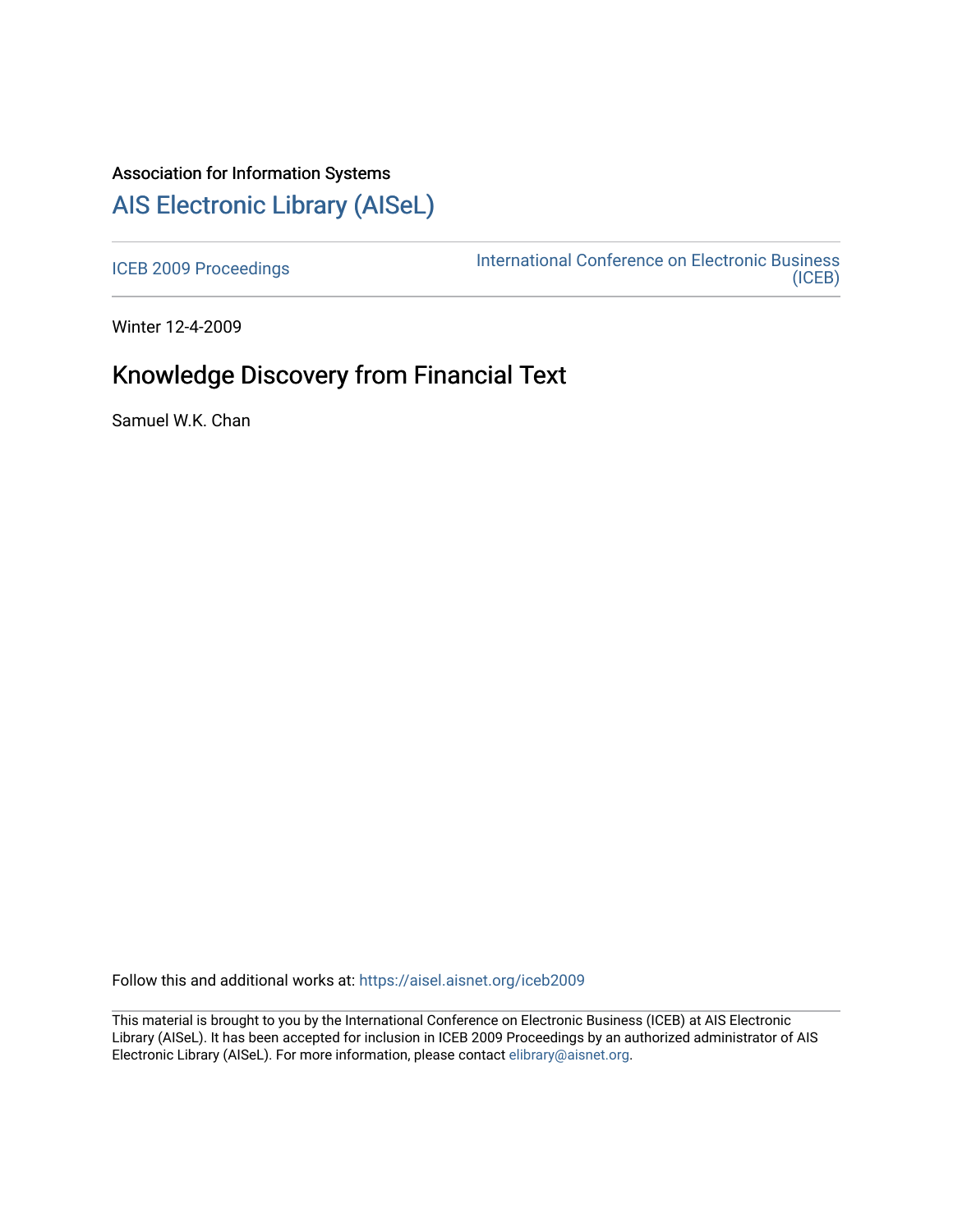### **KNOWLEDGE DISCOVERY FROM FINANCIAL TEXT**

# **Samuel W.K. Chan Department of Decision Sciences & Managerial Economics The Chinese University of Hong Kong swkchan@cuhk.edu.hk**

## **Abstract**

The abundance of on-line electronic financial news articles has opened up new possibilities for intelligent systems that could extract and organize relevant knowledge automatically in a usable format. While most typical information extraction systems require a hand-built dictionary of templates and, subsequently, are subject to ceaseless modification to accommodate new patterns that are observed in the text, in this research, we propose a novel text-based decision support system (DSS) that will (i) extract event sequences from shallow text patterns and (ii) predict the likelihood of the occurrence of events using a classifier-based inference engine. We investigated more than 2,000 financial reports with 28,000 sentences. Experiments show the DSS outperforms other similar statistical models.

#### **Introduction**

There has long been a strong interest in applying computational intelligence to analysis financial data. Traditionally, attempts have been concerned with forecasting the future based on past price data. One area of limited success in financial prediction comes from textual data. Textual data contain more information than numeric data because the former not only allows us to predict the financial trends, but at the same time, provides us with justification why it is to be done. Meanwhile, the current availability of huge volumes of financial electronic text has created a pressing need for better knowledge discovery and the construction of applications for managing the knowledge that is extracted, most existing literature on financial text mining or knowledge discovery from texts (KDT) relies on identifying a predefined set of keywords. In this approach, a text is usually scanned for a specific type of event template, such as corporate acquisitions. The main goal of the approach is to fill up the values for sets of handcrafted and predefined template slots. As a consequence, the construction of event extraction templates is a fairly laborious activity. It is hard to design templates that anticipate all the possible combinations of events or objects of interest that can be described. Given the brittleness of the approach and the demand for high-level representations, i.e., not just keywords, to take advantage of linguistic knowledge, there has been considerable interest in the development of an automatic means of learning

shallow event patterns from text. In this article, we propose a novel inference engine for financial text sequences prediction which brings together the benefits of shallow text processing and classifier-based inferences to produce effective knowledge discovery. In particular, our approach aims at extracting key underlying event sequences from financial texts and then hypothesizing and assessing the incoming, even new and unseen, event sequences in her prediction. Unlike other similar approaches, an inferential mechanism is developed in the engine that can extract event sequences from a collection of relevant texts, and then collate the sequences in such a manner that both explicit and implicit information can be tailored to the needs of users. The task we are addressing and the problem of predicting financial event sequence can be stated as follows: Assume we have been given a corpus of financial documents which demonstrate chains of event sequences, we will explain how to extract all the event sequences from the texts, to discover the cause-consequence pairs underlying the events, and to predict the interesting and unseen relationships between them. This article is organized as follows. Section 2 outlines our system overview, along with issues regarding text preprocessing, shallow parsing, textual information generalization and event sequences extraction. Section 3 describes a classifier-based inference engine for the event sequence prediction. An inferential mechanism is introduced into the engine to produce a set of prediction rules. Numerous features that characterize the sequences and their latent inter-event relations are captured in the engine. The system prototype has been implemented and we have conducted a series of experiments to evaluate and compare the engine with the hidden Markov model. Section 4, followed by a conclusion, provides an overview of our experimental design. We also quantify the outcome along with a detailed analysis of the results in our evaluation.

### **System Overview**

In this section, we will first present an overview of our system and the relevant methodology used throughout this study. Our text-based DSS includes four major components that involve text preprocessing, textual information generalization, event sequence extraction and a classifier-based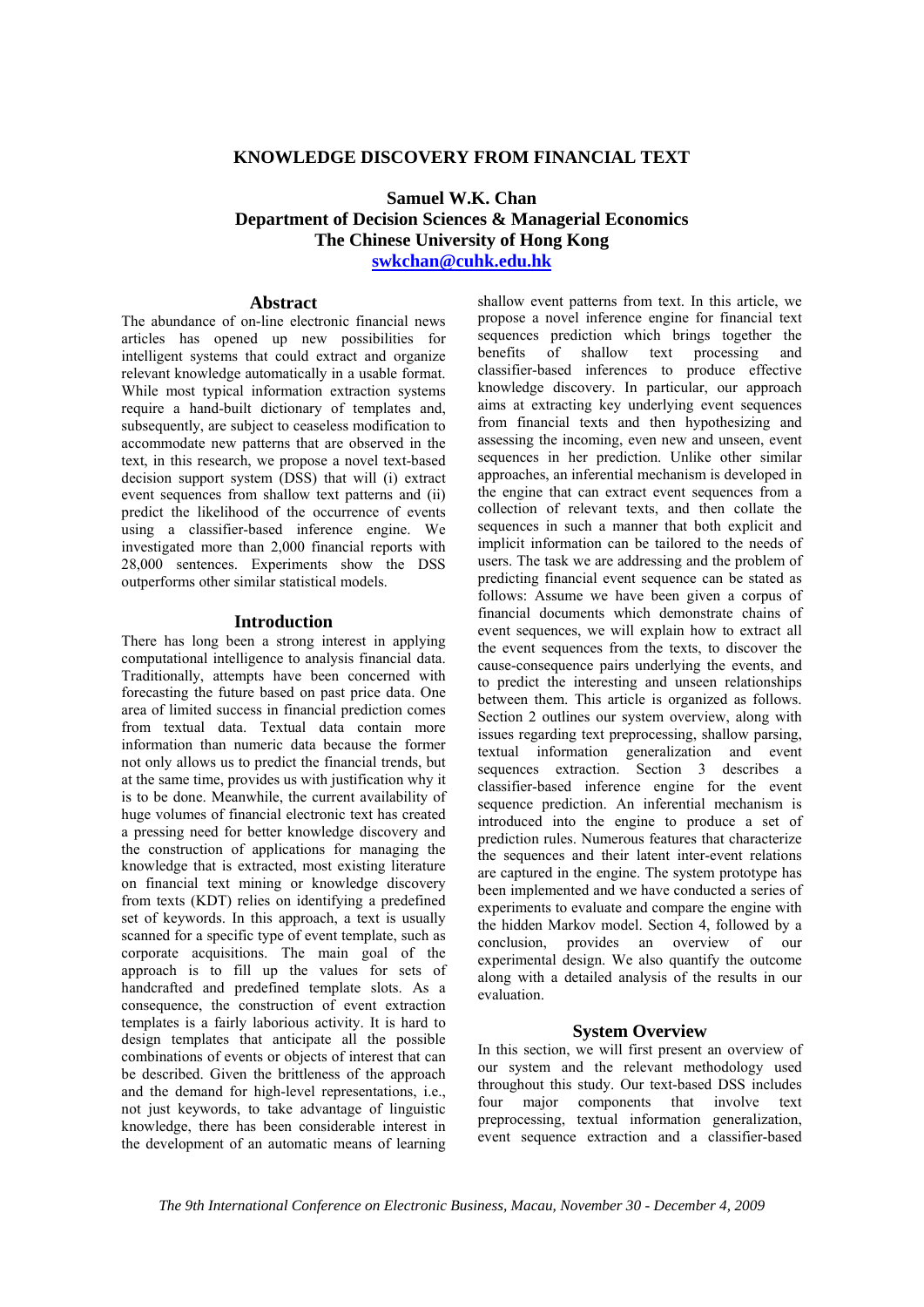inference engine. The system architecture of the DSS is shown in Figure 1. For an incoming text, after the text preprocessing, every sentences in the text are analyzed. Textual information is then extracted via a shallow parser and semantic roles assignment in the textual information generalization module. Every piece of textual information may indicate a possible event and a series of consecutive events signal an event sequence which is decisive for the sequence prediction.



Fig. 1: System architecture of the text-based DSS

#### **Text Preprocessing**

The English language usually contains some redundancy and not every piece of English text delivers useful meaning. Sentences tend to include information which is not equally important. One possible way to eliminate the redundancy is to use a preprocessing technique to transform the input text into a pre-defined format. Our preprocessing consists of the sequential application of three major components in a pipeline as depicted in Figure 1. The components include tokenization, part-of-speech tagging and morpho-syntactical analysis. The output of the preprocessing is textual information which contains the most important information in the sentence and ignores the irrelevant. As shown in Figure 1, the first stage of the preprocessing is carried out by a tokenizer, which segments the input text into sentences and phrases. While punctuation signs, such as periods, may hint on the end of sentences as shown in the sentence (P1) below, they can be the end of an abbreviation, such as the word *U.K.*, or can be used in the specification of dates, times, initials of names, or email addresses.

"*The pound fell against the dollar and the euro. Reports showed the U.K. economy slumped the most in two decades and home sales dropped to the lowest level since at least 1978.*" *‐‐ The New York Times.*  (P1)

Similarly, spaces are the delimiter of English words and they are not necessarily true to identify the word boundaries as in the case for many named entities such as *The New York Times*. After the tokenization, all the sentences of the text documents are then tagged with a part-of-speech tagger. Part-of-speech tagging is the task of assigning to each token its corresponding part-of-speech, i.e., its syntactic word category such as noun, adjective, verb or adverb. Different tagsets as well as different paradigms have been applied to the task. In this research, we adopt the Brill's tagger which is a transformation-based approach in the sense that a tag is assigned to each word and changed using a set of predefined rules (Brill, 1994). The basic rationale of the tagger is that it first computes the error score of each candidate rule and then best rules with higher score are selected. The winning candidates will be added into the ruleset until no further rule has a score above a given threshold.

The final step in the text preprocessing is the morpho-syntactical analysis which is used to reduce the number of irrelevant and rare terms in the sentences. The analysis is a language-dependent unit which performs stemming and lemmatization. Stemming is the process for reducing derived words to their base form and removes all prefixes and suffixes for each token. Our dictionary-based stemmer reduces the words *predicts*, *predicted*, *predicting*, *prediction* to the root word *predict*. Similarly, lemmatization is the process of reducing the morphological variants of the words to their corresponding base form. All these two tasks provide the important morphological features of each word. In addition, only words with informative POS tags are included, simply because these words contain relevant and important information to support the future prediction.

#### **Textual Information Generalization**

After the lexical processing in the preprocessing module, the textual information is further extracted in the textual information generalization module. In the module, a set of finite-state rules is applied to the sentences and produces a sequence of non-overlapping phrases as output. During the generalization, all the words in the sentences are being categorized into function or content words. While function words are words that have little lexical meaning and they usually serve to express grammatical relationships with other words within a sentence, content words which mainly include nouns, verbs and adjectives will deliver the full meaning of sentences. Technically speaking, the generalization is achieved by a shallow head-driven parser. The shallow parsing is a heuristic approach which consists of matching certain regular expressions and rules over part-of-speech tags of the input sentences. The parser begins with the identification of every potential phrasal heads of the input sentences, which is guided by phrasal patterns registered in the regular expressions. It mainly distinguishes the possible chunks of the sentences. Chunks are non-overlapping and non-recursive. Non-recursive means that chunks are not embedded within other chunks. The chunks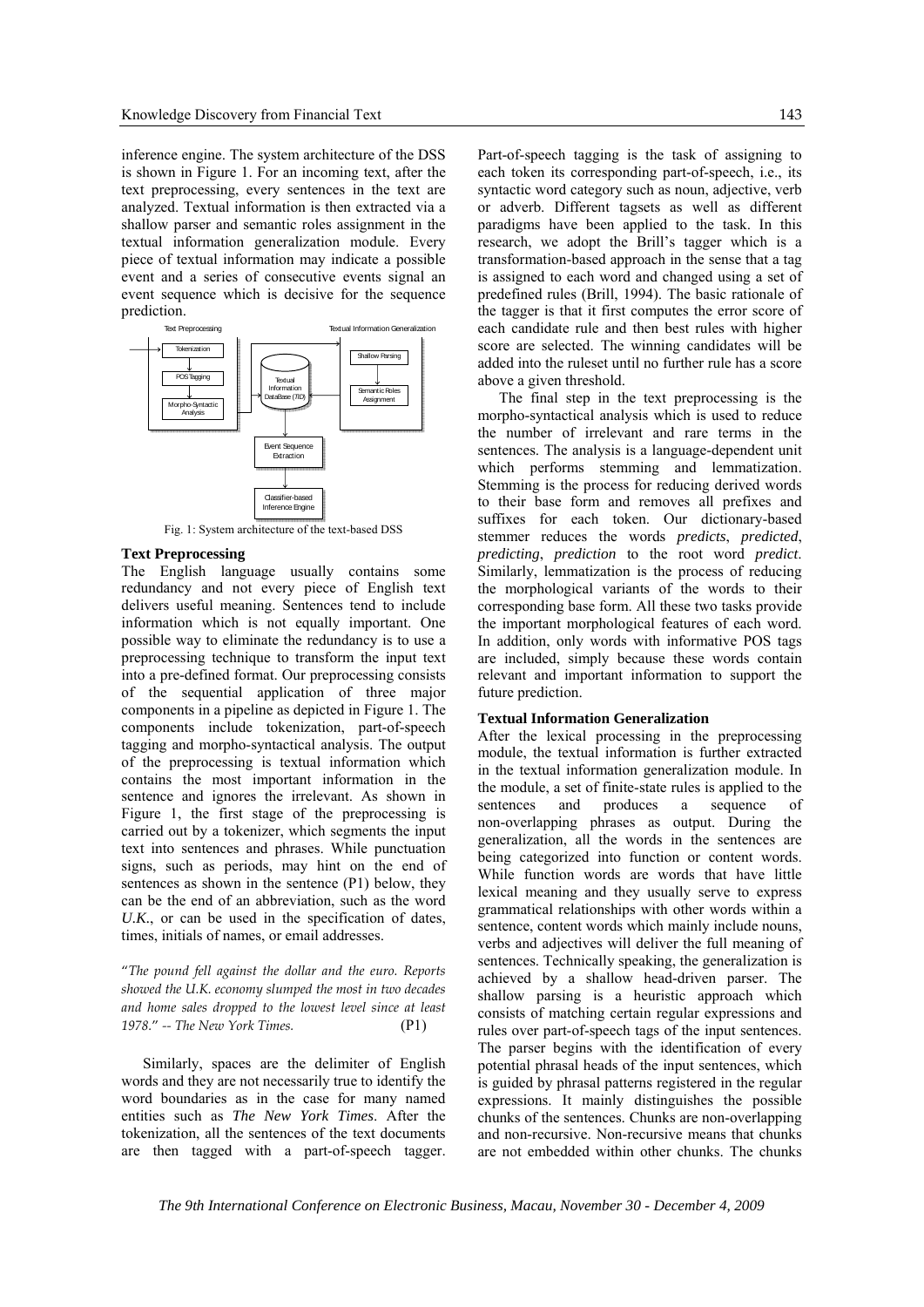extracted exhibit islands of words which build up the syntactic units that include noun phrases, verb phrases, prepositional phrases, location/position phrases, date/time phrases, quantifiers and the others. In particular, the noun phrases are further categorized into proper nouns, such as the names of country, stock, currency, organization, individual, and place, are further tagged by a name entity lexicon. The parser is found to have 92% and 85% *F*-measure for training and testing data respectively (Chan, 2009). In addition, the generalization will also assign the extracted chunks with the type of semantic restrictions they typically refer to.

The extracted chunks, together with their headwords, syntactic and semantic information, are stored in a textual information database (TID) as shown in Figure 1. The information extracted from the two modules produces a tabulated representation for every sentence in the financial text. To clarify the above discussion, as an example, suppose for the above input sentence (P1), the system will generate a tabulated representation of the sentence as shown in Table 1. In the TID, every sentence is broken down into one or more instance-attribute pairs as shown in the rightmost column of the table. The TID, without any language redundancy, provides a quick reference of the sentence information in form of instance-attribute pairs, without referring back to the piece of text.

| Phrase                         | Headword(s)  | <b>Syntactic</b><br>category | <b>Semantic</b><br><b>dass</b> | Instance-Attribute-Pair |  |
|--------------------------------|--------------|------------------------------|--------------------------------|-------------------------|--|
| the pound                      | Pound        | <b>PNP</b>                   | currency                       |                         |  |
| fell against                   | fell         | <b>VP</b>                    | down                           | (UK-pound, fell)        |  |
| the dollar and<br>the euro     | dollar, euro | <b>PNP</b>                   | currency                       | (modifier, dollar)      |  |
| U.K. economy                   | U.K. economy | <b>PNP</b>                   | economy                        |                         |  |
| slumped the<br>most            | slump        | <b>VP</b>                    | down                           | (UK-economy, slump)     |  |
| In two decades                 | Two decades  | TP                           | time<br>stamp                  | (modifier, LPT)         |  |
| home sales                     | home sales   | <b>NP</b>                    | property-<br>market            |                         |  |
| dropped to the<br>lowest level | drop         | VP                           | down                           | (property, down)        |  |
| since at least<br>1978         | since 1978   | ΤP                           | time<br>stamp                  | (modifier, LPT)         |  |

Table 1: Structure of the textual information database (TID)

#### **Event Sequence Extraction**

Certainly, causality, temporality and spatiality are the intertwining links among all the possible events in a text when behavioral episodes are unfolded in the sentences. It is ascertained that readers attempt to tie each event or fact encountered to the prior text. To model the event sequence underlying in a text, we first assume  $U = \{u_1, u_2, \ldots, u_m\}$  be a set of *m* distinct instances comprising the alphabet and  $A = \{a_1, a_2, \ldots, a_n\}$  $a_2,...a_n$ } be a set of *n* distinct attributes which describe the possible states of the instances. An event is a non-empty instance-attribute pair  $S_i = (u_i, a_i)$  and an event sequence *S* is an ordered list of events and denoted as  $S=\langle S_1 \rightarrow S_2 \ldots \rightarrow S_r \rangle$ . In addition, a sequence *S* is a subsequence of *T*, if all elements of *S* can be found in *T* in the same order (Zaki, 2001; Dong & Pei, 2007), no matter whether *S* and *T* are equal in length or whether one or more elements are being inserted into *T*. For example,  $S = \langle A \rightarrow B \rightarrow C \rangle$ is a subsequence of  $T = \langle Z \to A \to Y \to B \to X \to X \rangle$  $\rightarrow$  *C* $\rightarrow$  *D* $>$ . An event subsequence differs from an event substring in that the events in an event substring must be contiguous, whereas the events in an event subsequence need not be. This explains *S* is an event subsequence, but not an event substring, of *T*. Frequent event subsequences are particularly useful in two basic aspects in analyzing the financial news. First, event subsequences capture the common intertwining links among the events delineated in the financial texts. For example, the frequent subsequence *S* tells us that at least two events *A*, *B* will usually occur prior to the event *C*. Second, the subsequence can also be used for predicting the financial trends or behaviors in the market (Eichinger *et al*., 2006).

As shown in Figure 1, our event sequence extraction is a process of identifying the relevant event sequence in the dataset and discarding the irrelevant ones. In this research, we shift our event sequence extraction to the problem of approximate matching of event subsequences which specify in the user enquiry *S* with all the event sequences *T* stored in the textual information database. Given two event sequences *S* and *T*, a longest common subsequence *Q*  $=$  *LCS(S, T)* is a longest possible subsequence with events in *Q* also being the events in *S* and *T* and they are in the same order (Crochemore *et al*., 2007; Gusfield, 1997). We compute the *LCS* at the basis of the computation of an optimal alignment between the two sequences. The process utilizes a technique called dynamic programming in which the production of an alignment between two sequences is based on the computation of the edit distance between them. The edit distance, also called the Levenshtein distance, between two sequences is defined to be the minimum number of edit operations to transform the sequence from *S* to *T*. The edit operations include change, insertion and deletion. It is an efficient method of identifying the subsequences with closest match, even with some unknown gaps. It is out of the scope of this paper to further explain the algorithm in details, however, interested readers could refer to the above literatures for references. To put it in a nutshell, for a given user input event sequence *S*, we attempt to extract all the possible relevant sequences in the database. Each extracted event sequence is in form of a series of instance-attribute pairs. Certainly, the attribute of each event in the sequences aren't independent, but rather the attribute of each event depends on the preceding, or subsequent, event in the sequence. For example, the attribute *down* in the instance *property* relies on the attribute of its preceding instance *UK-economy* in that event sequence shown in the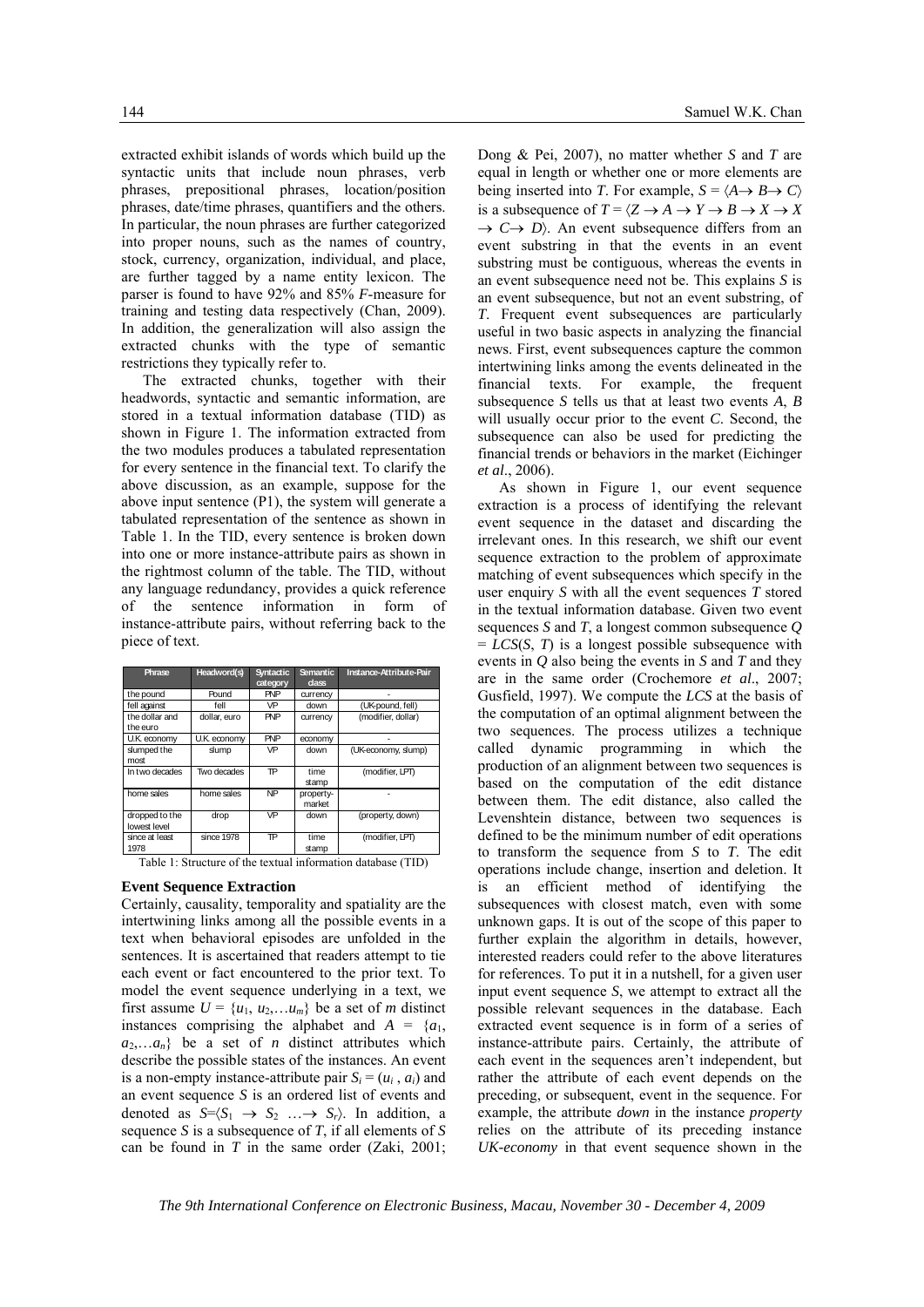sentence (P1). It is interesting to know: Do all extracted event sequences originated from the input *S* follow some particular patterns? Are they on the rolls of a particular family? If confirmative, the frequent event sequences of *S* reveal the strong association among the events and suggest a clue in the prediction. Next, we will clarify how the event sequence prediction is being modeled as an extrapolation of underlying inter-related chain of attributes from which the actual events shown in the sequence are generated.

Machine learning methods often play a key role in sequence prediction because it is extremely difficult and costly to encode the prescribed prediction models manually. The general form of probabilistic model, called a hidden Markov model (hereafter, abbreviated HMM), has been among the most conventional and accurate methods for situations where certain sequences can be generated from different major states. While HMM is useful when one can think of the underlying attribute chain generates the surface events probabilistically, we explore a decision tree classifier in identifying the most likely sequence of attribute chain that could have emitted the given event sequence (Quinlan, 1993; Li, 2005). One of the advantages of using the decision tree classifier is that sequence prediction generally requires an interpretable model. While some other classifiers are far more enough to produce an accurate prediction, it is absolutely desirable for the classifiers to be explanatory. That is, any prediction model should and could provide a qualitative understanding of the relationship between the joint values of the input variables and the resulting predicted values. As opposed to other classifiers, such as probabilistic or neural network approaches, the decision tree classifiers provide meaning and justification to every verdict they returned in their prediction. The hierarchical structure of a decision tree also renders a relatively fast construction and produce interpretable model.

#### **Classifier-based Inference Engine**

Our inference engine is designed to learn a set of prediction rules from the event sequences, so that they can be used to classify or predict the likelihood of the occurrence new observations. A set of classifiers and rules are learnt from the training data in form of *n*-tuple. For each tuple, we include properties of the current event as well as information about its preceding and subsequent events in the training data. The assumption here is that the events in the sequence are not independent, but they are mutually related. One can model this dependence implicitly by including information about the preceding and subsequent events. This tactic is inspired by the methods in natural language processing for tasks such as part-of-speech (POS)

tagging, where tags of both preceding and subsequent words are used as features to predict the current POS tag. In this inference engine, for any attribute  $a_i$  of the event  $S_i$  in the event sequence, we consider the following feature set.

- The attribute  $a_i$  of the current target event  $S_i$ .
- The attributes of two preceding events,  $S_{i-1}$  and  $S_{i-2}$
- The attributes of two subsequent events,  $S_{i+1}$  and  $S_{i+2}$
- The relative position of the event  $S_i$  found in the event sequence.
- Two major information-theoretic functions, mutual information and likelihood ratio, in quantifying the collocation of the attributes.

To train the classifier to learn the current target attribute, we provide the attributes of its neighbors in the event sequence *S* in the learning. The relative position of the event  $S_i$  in the sequence *S* is calculated by dividing the absolute position in the sequence by its length. Two kinds of information-theoretic functions, namely, mutual information (*MI*) and likelihood ratio (*LR*), are applied in quantifying the collocation of events. They quantify the collocation disparity between the events around the target event. *MI* of two random variables is defined as a quantity that measures the mutual dependence of the two variables. It is roughly a measure of how much one event tells us about the other. It compares the probability of observing events *X* and *Y* together to the probability of observing them by chance. The mutual information between particular events *X*, *Y* is defined in Eqn.(1).

$$
MI(X, Y) = \log \frac{P(XY)}{P(X) \times P(Y)} \qquad \text{Eqn.(1)}
$$

On the other hand, the log *LR* is a formalization of independence which provides another good measure for the collocation between the two events. While there is evidence that sparseness is a problem for *MI*, the likelihood function seems to be a good complement to it. In applying the *LR*, the two alternative hypotheses are examined.

*H*<sub>0</sub>: 
$$
P(Y|X) = p = P(\neg Y|X)
$$
  
\n*H*<sub>1</sub>:  $P(Y|X) = p_1 \neq p_2 = P(\neg Y|X)$  Eqn.(2)

If  $c_1$ ,  $c_2$ , and  $c_{12}$  are the frequencies of events *X*, *Y* and the event *X* followed by event *Y* and *N* is the total number of events in our training, the log of the *LR* is calculated as follows: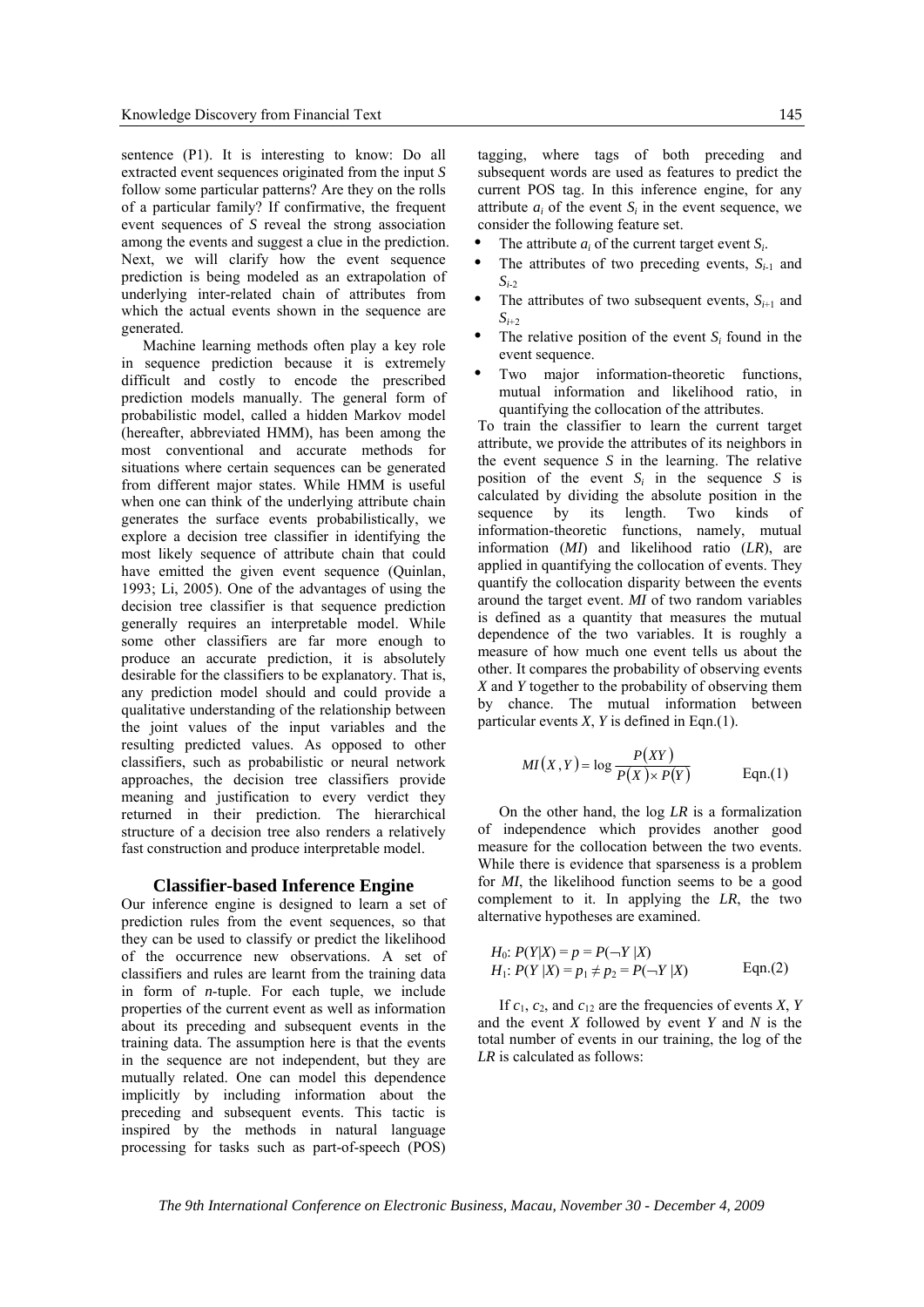$$
\log LR = \log L(c_{12}, c_1, p) \n+ \log L(c_2 - c_{12}, N - c_1, p) \n- \log L(c_{12}, c_1, p_1) \qquad \text{Eqn. (3)}
$$
\n
$$
- \log L(c_2 - c_{12}, N - c_1, p_2) \n\text{where } L(k, n, x) = x^k (1 - x)^{n-k} \text{ and }
$$
\n
$$
p = \frac{c_2}{N} \quad p_1 = \frac{c_{12}}{c_1} \quad p_2 = \frac{c_2 - c_{12}}{N - c_1}
$$

Both mutual information and likelihood ratio reflect the event co-occurrence information in a continuous function instead of discrete values shown in the feature set. Training of the inference engine proceeds as follows. Each attribute in the event sequences produces a training example for the decision tree construction. Given a sequence, the feature set is computed with respect to each target attribute, thereby producing a training *n*-tuple of the target attribute describing the event. All the tuples are presented to the decision tree learning. As the result, a decision tree classifier is learnt from the training examples. The classifier becomes the major component in our inference engine. In the prediction phase, this process is repeated as in the training, producing a prediction *n*-tuple for each unknown attribute in the incoming event sequence. The prediction *n*-tuple is then subject to the verdict of the classifier. At the same time, as in other decision tree classifier, each prediction is associated with a certainty factor, ranging from 0.5 to 1. The factor indicates the confidence on which the prediction is made. One obvious hurdle in applying the inference engine in the event prediction is the problem of attribute noise. Since the attributes of the adjacent events are unknown particularly for the subsequent events  $S_{i+1}$  and  $S_{i+2}$  as mentioned in the feature set, the majority of the features cannot be evaluated. In other words, the classifier receives a noisy set of features as input due to the attribute dependence on the unknown attributes of their adjacent events. This situation is remedied in two stages in our inference engine. In the first stage, the default one is to use as the baseline attributes, i.e., the most frequent attribute for the event found in the training examples. Although this baseline attribute is clearly far from perfect, it provides a rough estimation, associated with an uncertainty, to all unknown attributes. In our second stage, instead of predicting all event attributes from the beginning of the sequence till the end consecutively, our prediction starts from the attributes with highest uncertainty in the first stage, with the hope that its adjacent events which have higher confidence will shed some light on the current prediction. All the features with attribute dependence in the tree classifiers are all activated during the prediction. All the event attributes in the sequence will be evaluated from the highly unresolved to the most promising ones in one complete cycle. Under

this second stage, because of the attribute dependence, the adjacent attributes will surely be altered if the current attribute are being modified. In the same reason, the current attribute will also be affected by the newly altered adjacent attributes. This intertwined cause-and-effect chains in the prediction are settled by allowing the whole prediction mechanism to repeat iteratively for several cycles until the event sequence becomes steady. An event sequence is defined as steady if there is no further modification of attributes during the prediction. Similarly, the certainty factor of attributes predicted by the classifier in the *i*-th cycle will define the precedence order of event attributes in the  $(i+1)$ -th prediction cycle. Table 2 below shows the pseudocode of the inferential mechanism which describes the main rationale behind the event prediction in more detail.

| COMPUTE the certainty factor for all attributes $c f(a_k)$                                |  |  |  |  |  |
|-------------------------------------------------------------------------------------------|--|--|--|--|--|
| in the event sequence.                                                                    |  |  |  |  |  |
| WHILE the prediction is not steady                                                        |  |  |  |  |  |
| NORMALIZE all the certainty factor $cf(a_i)$ for $j = 1k$                                 |  |  |  |  |  |
| PUSH the sorted $a_i$ into a stack s with the smallest $cf(a_i)$ at the top               |  |  |  |  |  |
| WHILE $s$ is not empty                                                                    |  |  |  |  |  |
| POP $a_i$ from s                                                                          |  |  |  |  |  |
| READ the attributes of the event $S_{i-2}$ , $S_{i-1}$ , $S_{i+1}$ and $S_{i+2}$          |  |  |  |  |  |
| GENERATE the prediction features for the attribute of event $S_i$                         |  |  |  |  |  |
| ACTIVATE the decision tree classifier for the prediction                                  |  |  |  |  |  |
| FOR each fired rule in the classifier                                                     |  |  |  |  |  |
| COMPUTE the Laplace estimate $L$ for each attribute class $n$                             |  |  |  |  |  |
| $L_n \leftarrow L_n \times \max[cf(a_i)]$ for all adjacent events                         |  |  |  |  |  |
| $v_n \leftarrow v_n + L_n$ , where $v_n$ is the vote of the attribute class n             |  |  |  |  |  |
| <b>ENDFOR</b>                                                                             |  |  |  |  |  |
| RETRIEVE the attribute class with the largest average vote, i.e.,                         |  |  |  |  |  |
| $cf(a_j) \leftarrow \max \left\{ \frac{v_n}{\text{total number of rules fired}} \right\}$ |  |  |  |  |  |
| NORMALIZE all the certainty factor $cf(a_i)$ for $j = 1k$                                 |  |  |  |  |  |
| <b>ENDWHILE</b>                                                                           |  |  |  |  |  |
| <b>ENDWHILE</b>                                                                           |  |  |  |  |  |

able 2: Inferential mechanism for event prediction

T

As shown in Table 2, in order to take into the account of the effects from its adjacent events, the vote  $v_n$  of the attribute class *n* relies on the certainty of its neighbors. In other words, the vote will always be diminished by its neighbors, even though a large certainty factor may be deducted in the classifier. This is somewhat unreasonable and the situation will also be deteriorated as the certainty factors are propagated along the computational chain before the final verdict becomes steady. To maintain the impacts of its adjacent events without withering away the deduction from the classifier, a normalized certainty factor (NCF) is defined to alleviate the possible negative impacts during the normalization as shown in the mechanism. Without the normalization, the certainty factors will get smaller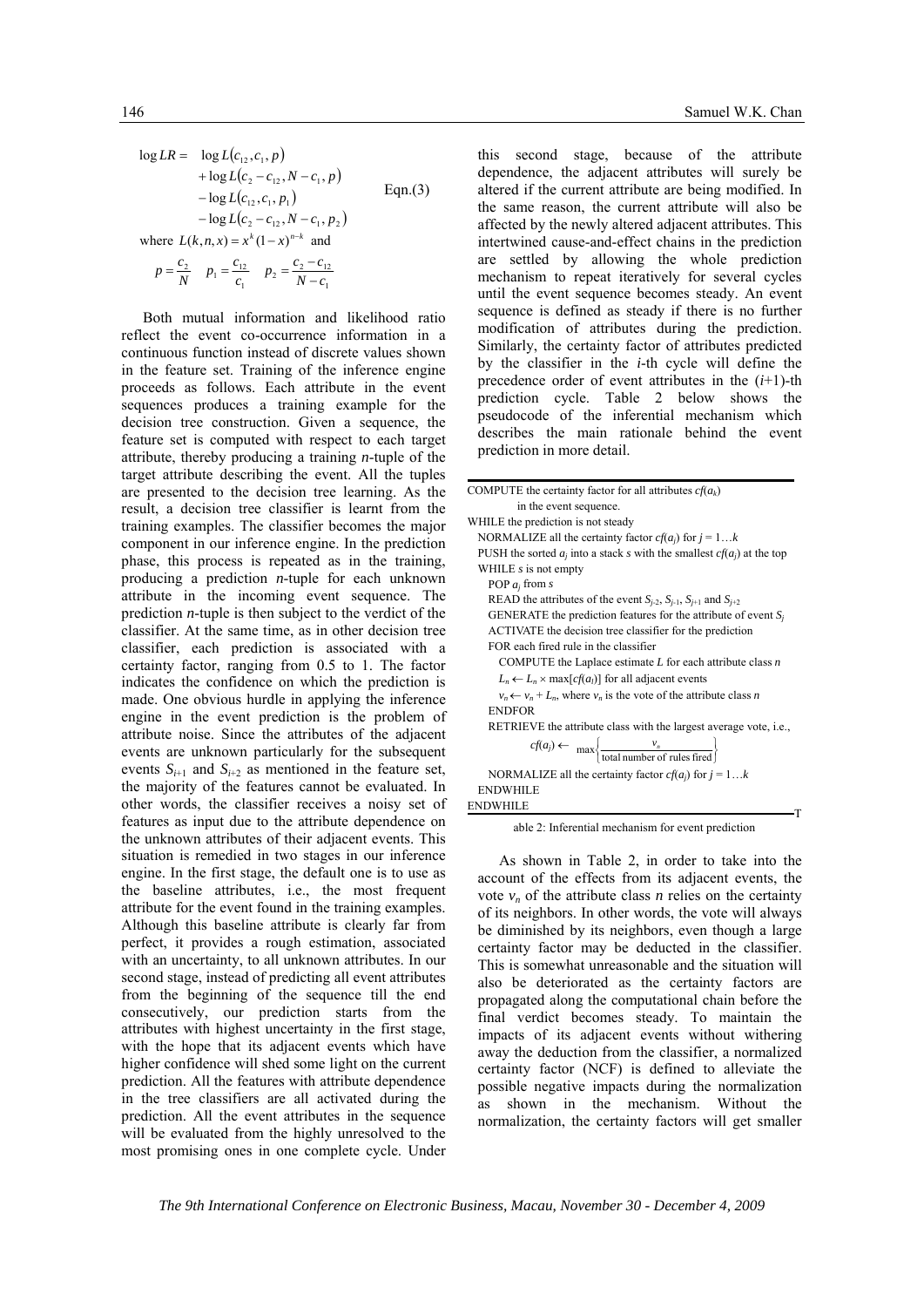and smaller after each prediction cycle. The NCF at position *j* of an event sequence is defined as follows.

$$
NCF_j = \left(\frac{CF_j - CF_{\min}}{CF_{\max} - CF_{\min}} \times (1 - LB)\right) + LB
$$
 Eqn.(4)

where

- $\bullet$  *CF<sub>i</sub>* be the certainty factor of the attribute at position *j*.
- $CF_{\text{min}}$  be the minimum certainty factor found in the sequence.
- $CF<sub>max</sub>$  be the maximum certainty factor found in the sequence.
- *LB* be the lowest bound of the NCF.

#### **Experiments and Evaluation**

We have conducted an experiment to measure the performance of our approach in predicting the financial event sequences and make a head-to-head comparison with a statistical model. More than 28,000 financial sentences from 2,000 financial reports have been analyzed. They are all extracted from two financial websites, www.bloomberg.com & www.quamnet.com which is a popular financial portal. Quamnet is supported by a team of professional financial analysts. It is well-known for its independent financial research and analysis on Hong Kong's stock market. They are all used for gathering the statistics in analyzing sentence patterns in financial events. All the sentences are then subject to our shallow parsing strategy and over 70% of the sentences can be further analyzed and being parsed into the event sequences as described in Section II. Each sequence contains at least 4 events.

Statistical models of sequence prediction, particularly the Markov chain models, have been extensively studied due to their elegant theoretical framework. However, while each state of Markov chain models corresponds to an observable event which may be too restrictive to be applicable to many problems of interest, it is more general to extend the concept of Markov chain models to include the case where the observation is a probabilistic function of the states (Rabiner, 1989; Skounakis *et al*., 2003). The resulting model is called a hidden Markov model (HMM). The word hidden in the name indicates that for a specific sequence of events, it is not clear what state the Markov model is in. HMMs are useful for situations where certain sequences can be generated from different important states. In our evaluation, in order to identify the attributes that best explain the event sequence, we apply the Viterbi algorithm which efficiently computes the most likely event sequence. The algorithm is a dynamic programming algorithm for choosing the best state sequence that maximizes the likelihood of the state sequence for the given observation sequence. It is to find the most

likely sequence of hidden states that result in a sequence of observed events, especially in the context of hidden Markov models (Forney, 1973). Table 3 below shows our evaluation of the Viterbi algorithm using different set of parameters. The bigram model looks at pairs of events and uses the conditional probability that an event  $S_i$  will follow another event  $S_{i-1}$ . The trigram model uses the conditional probability of one event given the two preceding events. Our forward induction is the prediction that starts from the first event of a sequence, and then infers consecutively till the end. The backward induction is similar to the forward counterpart but starts at the end of the sequence and sweeps backward through the events in the sequence. Additionally, in any real world predictions, we cannot guarantee that the complete information about the event sequences are all reflected in our training cases, we address the event prediction problems with the open world assumption. That is, it is allowed to have some unknown events found in the testing cases, but absent in the training cases. Hence, we define in-Event (IE) be the events that can be found in our training data while out-of-Event (OOE) is an event that are unknown to the training data.

| No.            | Different combinations using<br>Viterbi Algorithm (HMM)                       | <b>Total</b> | IE.    | <b>OOE</b> |
|----------------|-------------------------------------------------------------------------------|--------------|--------|------------|
| 1              | Bigram-forward induction                                                      | 77.25%       | 82.67% | 21.82%     |
| $\overline{2}$ | Trigram-forward induction                                                     | 76.64%       | 81.90% | 22.78%     |
| 3              | Bigram-backward induction                                                     | 77.95%       | 83.40% | 22.22%     |
| 4              | Trigram-backward induction                                                    | 76.14%       | 81.10% | 25.39%     |
| 5              | Bigram-forward +<br>Bigram-backward                                           | 78.87%       | 84.40% | 22.21%     |
| 6              | Trigram-forward+<br>Trigram-backward                                          | 77.05%       | 82.11% | 25.21%     |
| $\overline{7}$ | Bigram-forward+<br>Bigram-backward +<br>Trigram-forward +<br>Trigram-backward | 79.83%       | 85.26% | 24.21%     |

Table 3: Results of the HMM in event prediction, where Total, IE and OOE represent the overall accuracy in all events, in-events and out-of-events respectively.

While the increase of *n*-gram does not show any significant improvement over the accuracy as compared with the bigram counterparts, three different combinations in studying their synergy effects are further investigated as described in trials 5-7. For example, in trial 7, we incorporate the forward and backward probabilities for both bigrams and trigrams during the predictions. However, the results show that it is not necessary to produce any significant positive synergy effect, even though there involve heavy computational resources. To justify our approach and evaluate the performance of our text-based DSS, we compare our system using several prototypes which include,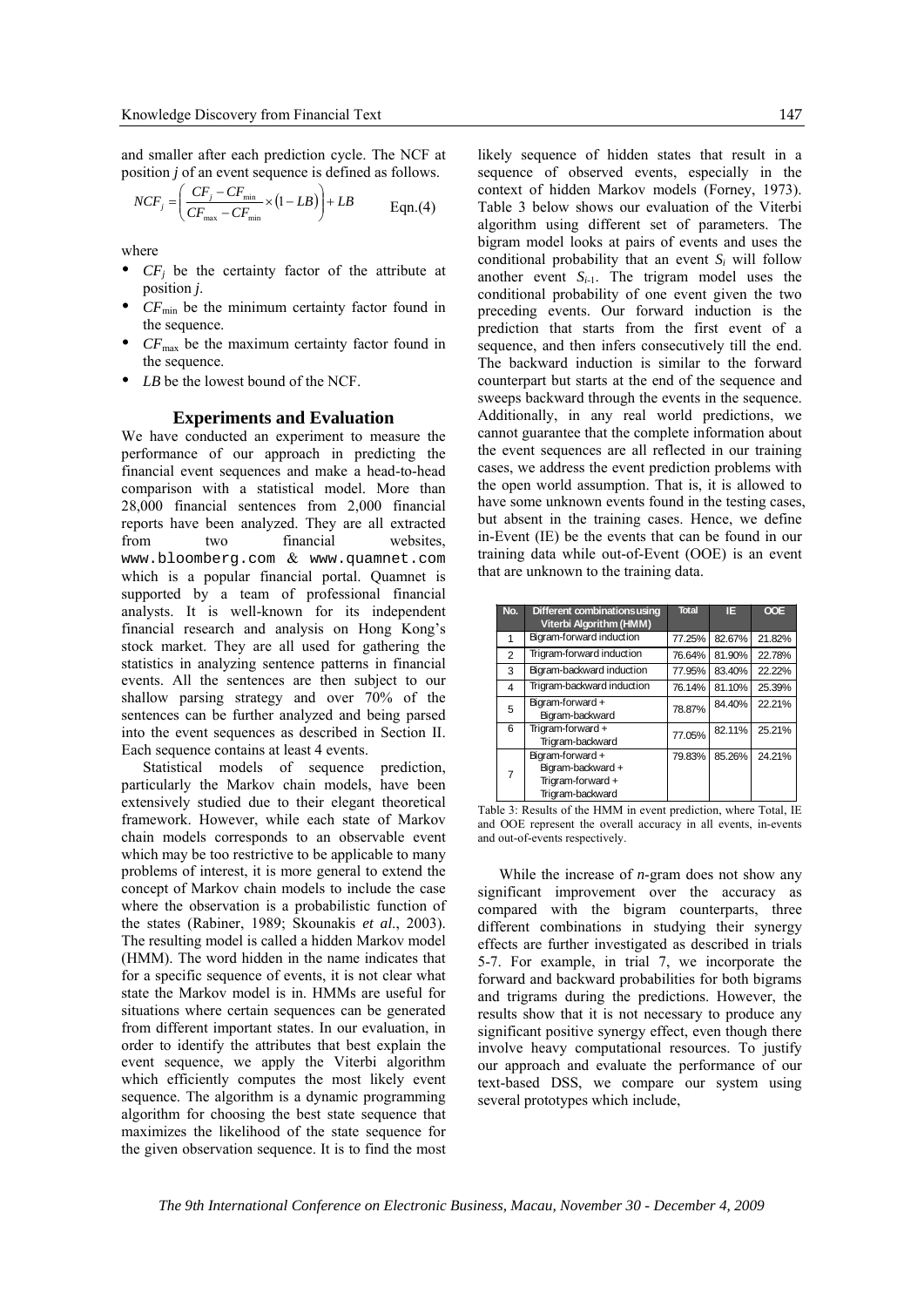- Model-1: a baseline model in which attributes are estimated using the most frequent attributes for the events found in the training cases;
- Model-2: the most outstanding combination of HMM, i.e., trial-7, as shown in Table 3;
- Model-3: first approximates by Model-1, and then refines using our text-based DSS;
- Model-4: first by Model-2 and then refined by our DSS.

Figure 2 summarizes the evaluation results of the above four models. As shown in the figure, the overall accuracy of Model-3 and Model-4 are higher than that of the one-component models. While all the models, except Model-1, demonstrate a strong predictive power for the in-events (IE), our DSS model exhibits a total accuracy (Total) higher than the HMM. Specifically, the DSS model appears to have a significant improvement on the predictive power for the OOE with the average over 50% in Model-3 and Model-4. The differences between the Model-2 and our DSS are statistically significant. Another important point of comparison is that the DSS is trained with the features described in Section III. HMM, on the other hand, computes the probability of any sequence of events simply by finding the likelihood of events and multiplying the transition probabilities together. On the other hand, the learning and predicting mechanism in our DSS relies on the interdependences between the target attribute and the features. These features reflect the properties of the preceding and subsequent events as well as their collocation information. All these features are all considered as a whole in every single instant during the training of the inference engine. As a result, it is not surprising that our DSS outperforms the HMM.



ig. 2: Comparison of the performances among four different models

Next, we experiment with the sensitivity of the inference engine to several options of labeling the training data. In Model-4, all features, including the target feature, of the training instances are computed in terms of actual attributes of the events in the training event sequences. In our sensitivity analysis, we gradually replace the actual attributes in the training cases by the most probable attributes for the events found in all training examples, whereas the targets still correspond to the correct target attribute. In other words, the quality of the training data is deliberately deteriorated to an extent that they are only approximated by a maximum likelihood estimation based on the probability density function. It is not surprising the performance of the engine begins to get worse as compared to the one trained from the actual datasets.





However, as shown in Figure 3, the degeneration is slow-crawling with the total overall accuracy drops gradually from 89.09 to 71.34%. It is interesting to note that the performance of the engine using 100% of maximum likelihood estimation (MLE) for the actual dataset is still acceptable, at least it is much better than the performance of our baseline model in Model-1. In other words, a "simple-minded" inference engine using 100% MLE performs reasonably well in predicting the event sequences. This tolerance characteristic explains why we can alleviate any possible lack of inter-dependence features by adopting the maximum likelihood estimation in our OOE prediction.

#### **Conclusions**

The current one-size-fits-all design in knowledge discovery from text (KDT) ignores the fundamental variety of domains which may involve a fairly laborious annotation. Thus, most approaches are forced to depend on impoverished text models like bags of words or *n*-grams. As a result, the predictions that they are making ought to be based on the meanings of those words in context. That lack of semantics causes misinterpretation of meaning that results in failing to extract the relevant knowledge from text. On the other hand, in most of the current KDT systems, the information that is sought must be explicitly stated, but not implied, in the text. This lack of inferential capability can pose significant